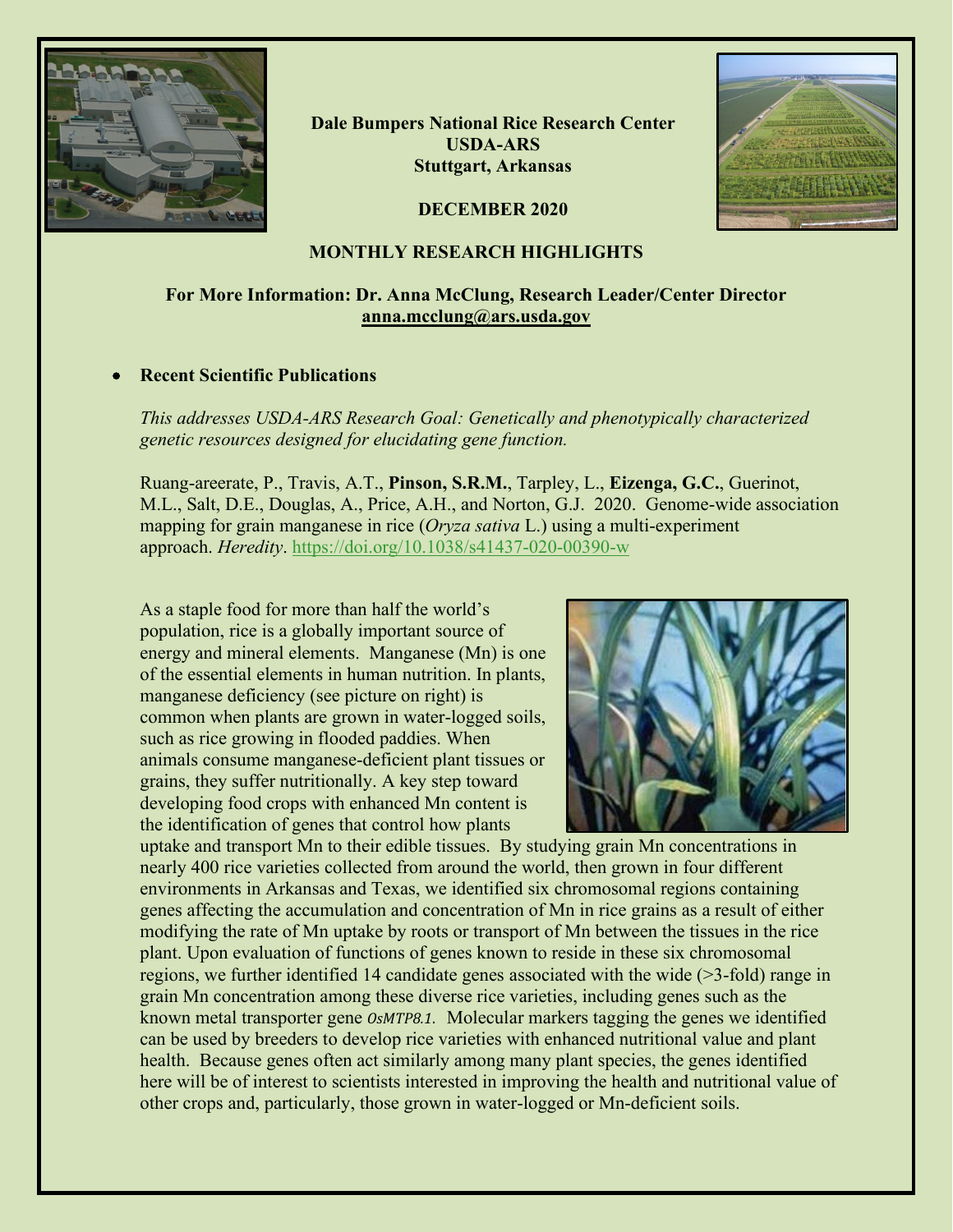# • **Technology Transfer**

# **Interactions with the Research Community**

December 4th, Ms. Lorie Bernhardt, Computer Assistant for the Genetic Stocks Oryza (GSOR) collection, provided information to a graduate student at University of Arkansas-Little Rock regarding germination techniques for rice seeds, including embryo rescue.

December 14th, Dr. Trevis Huggins, Geneticist and Curator of the Genetic Stocks *Oryza* (GSOR) Collection, provided information to a researcher at the University of Manitoba, Canada regarding growing rice in the greenhouse, including recommendations on fertilizer application and flood control.

# **Rice Germplasm Distributed**

During the month of December, 20 rice genetic stocks were shipped to researchers in the United States, Germany, India, and the United Kingdom.

#### • **Education and Outreach**

On December 3rd, Dr. Jinyoung Barnaby, Plant Physiologist, co-hosted the 2020 Korean

American Women in Science and Engineering (KWiSE) forum on COVID-19 Research in the US and South Korea as a KWiSE Washington D.C. Chapter president. Two experts of international fame, Dr. Youngmee Jee, a special advisor to the Prime Minister of Health, South Korea, and Dr. Conni Schmaljohn, a director of the Integrated Research Facility at Ft. Detrick, MD, NIAID/NIH, USA, talked about "Infectious Disease R&D in Korea" and



"COVID-19 studies at the NIAID", respectively. Women scientists from government (31%), academia (27.9%), industry (15.2%), others (15.2%) attended the forum.

Dr. Anna McClung provided seed of three rice varieties to The Montreal Botanical Garden in Canada as part of a tropical food plants educational display and these are being successfully grown in mini-rice paddies in their greenhouse.